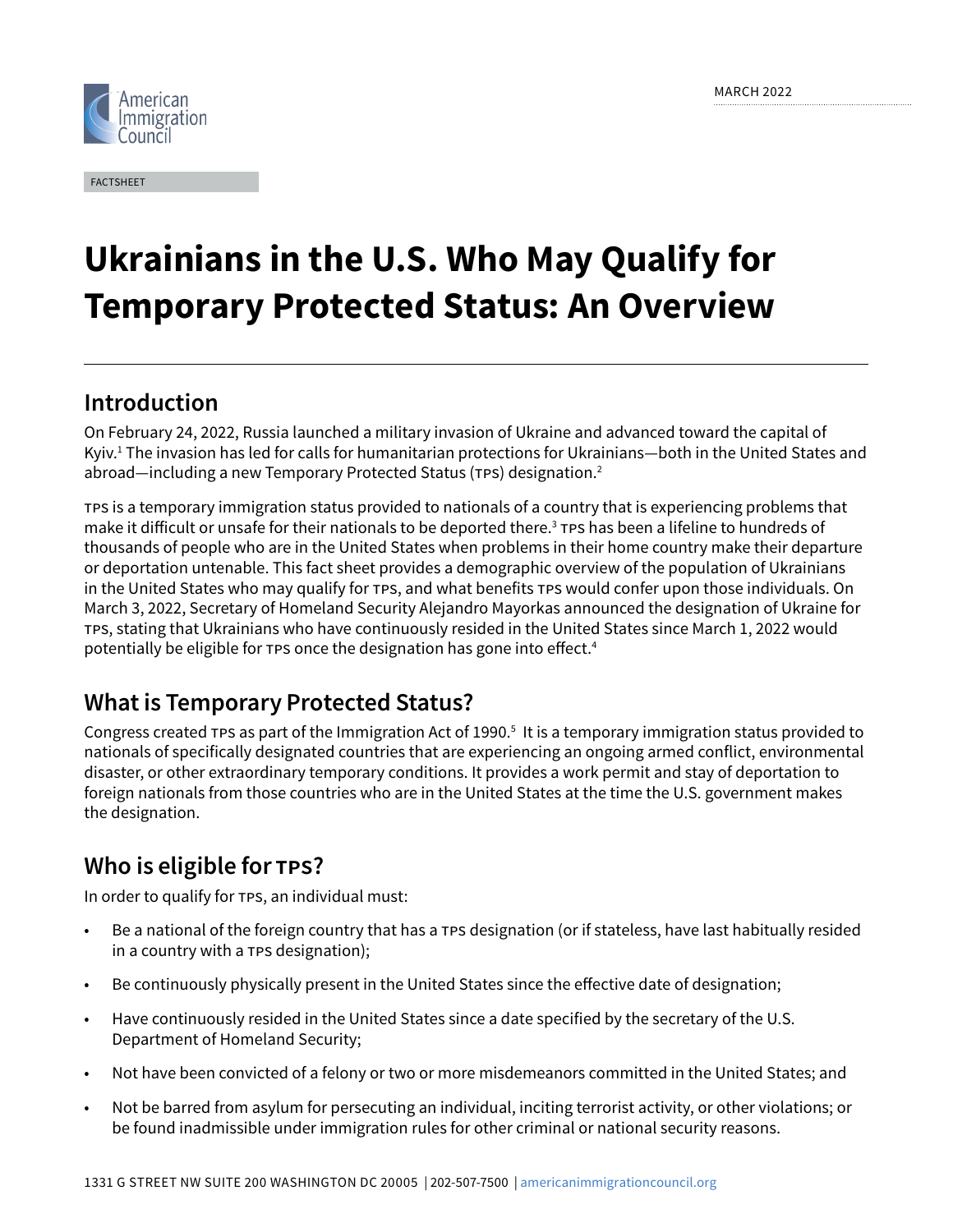Nationals of a designated country do not automatically receive TPS, but instead must register during a defined registration period and pay significant fees. In addition, an individual's immigration status at the time of application for TPS has no effect on their eligibility, nor does the previous issuance of an order of removal. An individual who is eligible for TPS must submit an application to U.S. Citizenship and Immigration Services (USCIS), an agency of the Department of Homeland Security (DHS). If a person demonstrates eligibility and USCIS grants TPS, that person receives a temporary stay of deportation and temporary authorization to work in the United States. TPS beneficiaries are also eligible for advance parole, which provides permission to travel abroad and return to the United States, but they must apply for it separately. Beneficiaries are not eligible for any public assistance by virtue of their TPS status.

# Examining Possible Beneficiaries of TPS Status Among Ukrainian Immigrants

### **Current Status of Possible Beneficiaries**

The American Immigration Council estimates that of the 344,000 Ukrainian immigrants in the United States, approximately 34,000 do not have an otherwise defined immigration status.<sup>6</sup> These 34,000 Ukrainian immigrants, already present on U.S. soil, would be the ones who could benefit from a TPS designation from the administration.7



Source: American Immigration Council analysis of the IPUMS microdata from the 2019 ACS 1-year data.<sup>8</sup>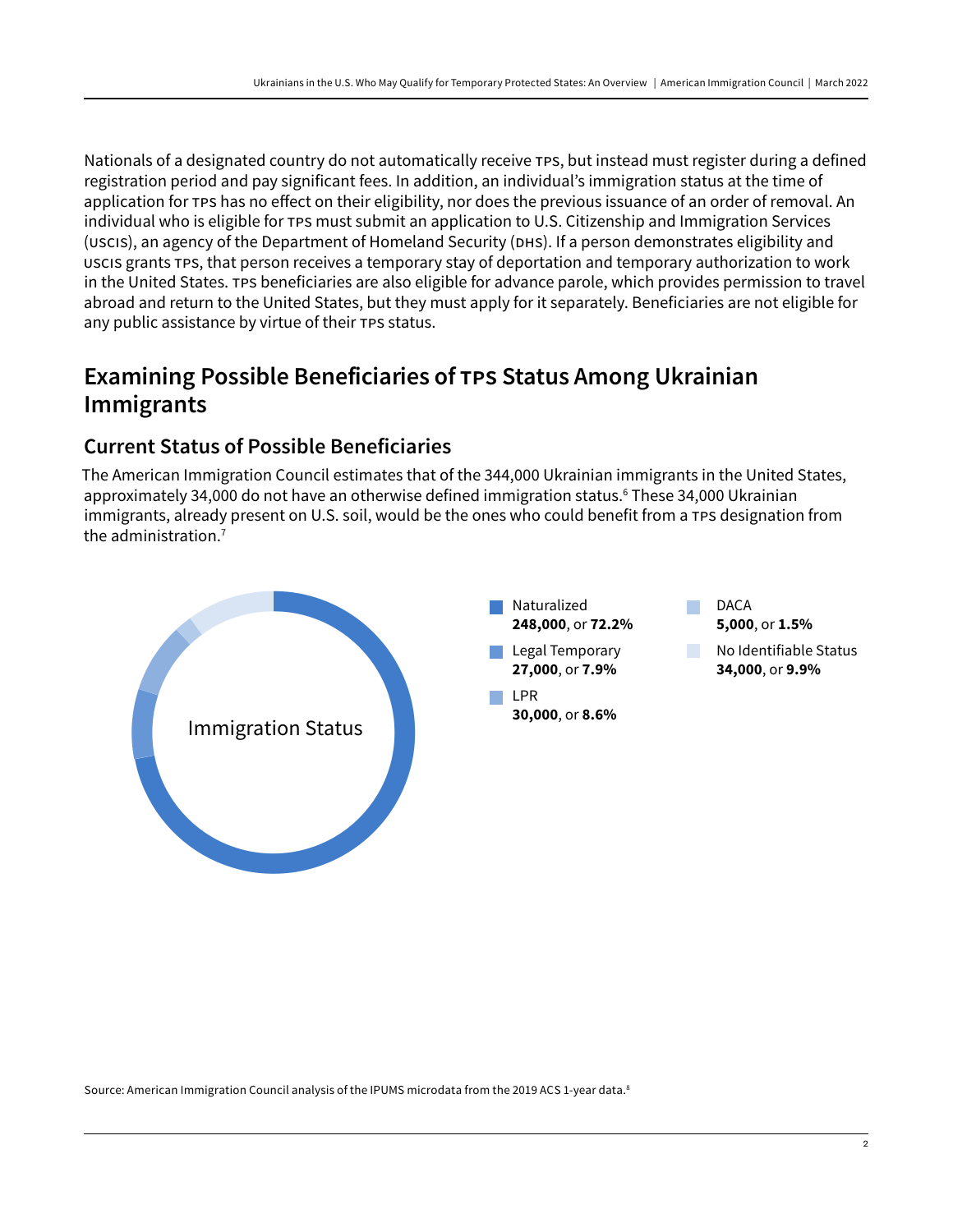## Characteristics of the Ukrainian Potential TPS Beneficiary Population



Source: American Immigration Council analysis of the IPUMS microdata from the 2019 ACS 1-year data.12

11-15 (**9.2%)** 16-20 (**5.6%)** 21+ (**5.1%)**

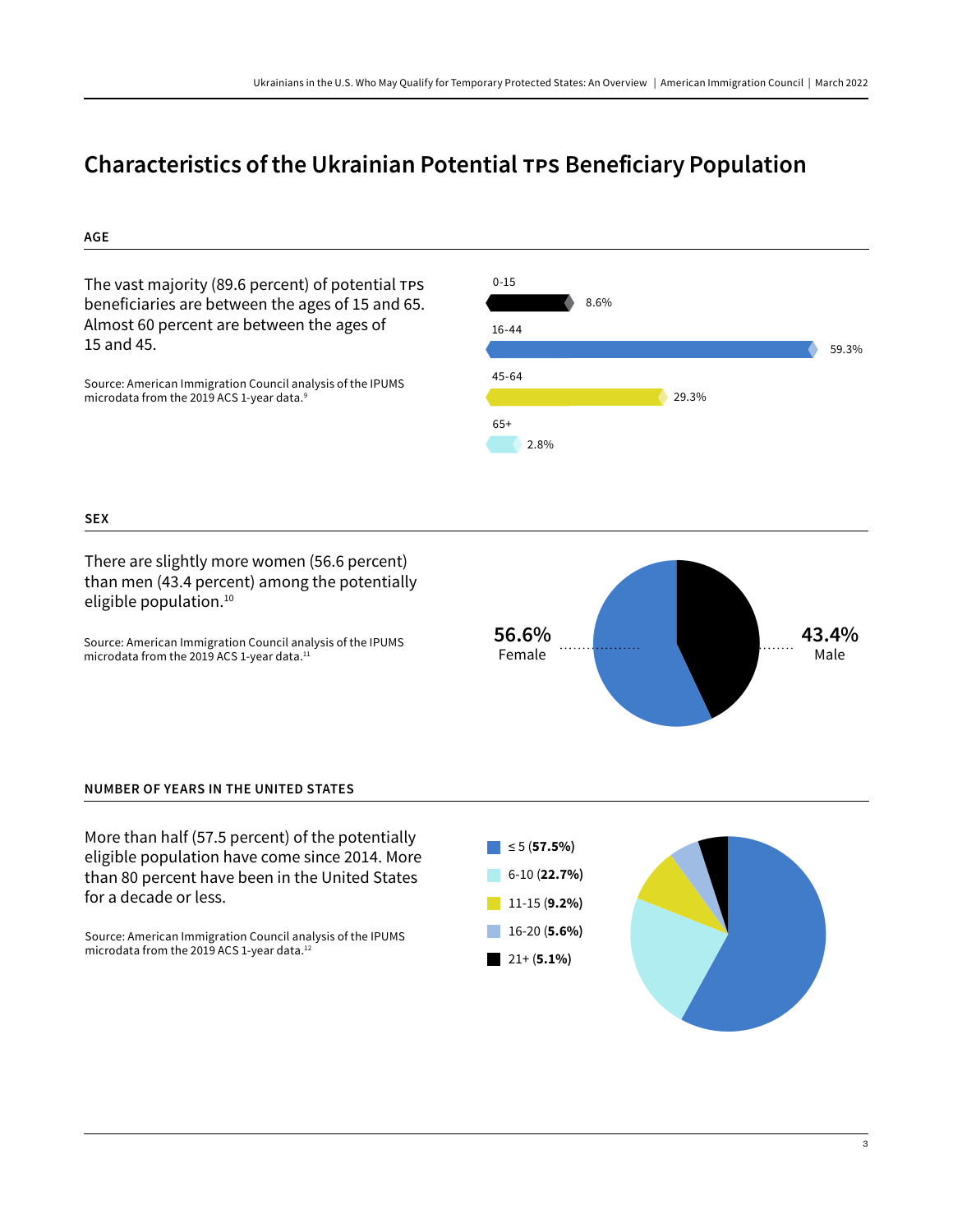# Characteristics of the Possible Ukrainian TPS Beneficiary Population (cont.)

#### **LANGUAGES SPOKEN AT HOME**



The potentially TPS eligible population of Ukrainians is highly educated compared with the overall population of the United States. While about one-third of all foreign-born (32.7 percent) and U.S.-born Americans (33.1 percent) hold at least a bachelor's degree, about one-half (49.6 percent) of Ukrainians who could benefit from TPS hold at least a bachelor's degree.

Source: American Immigration Council analysis of the IPUMS microdata from the 2019 ACS 1-year data.17

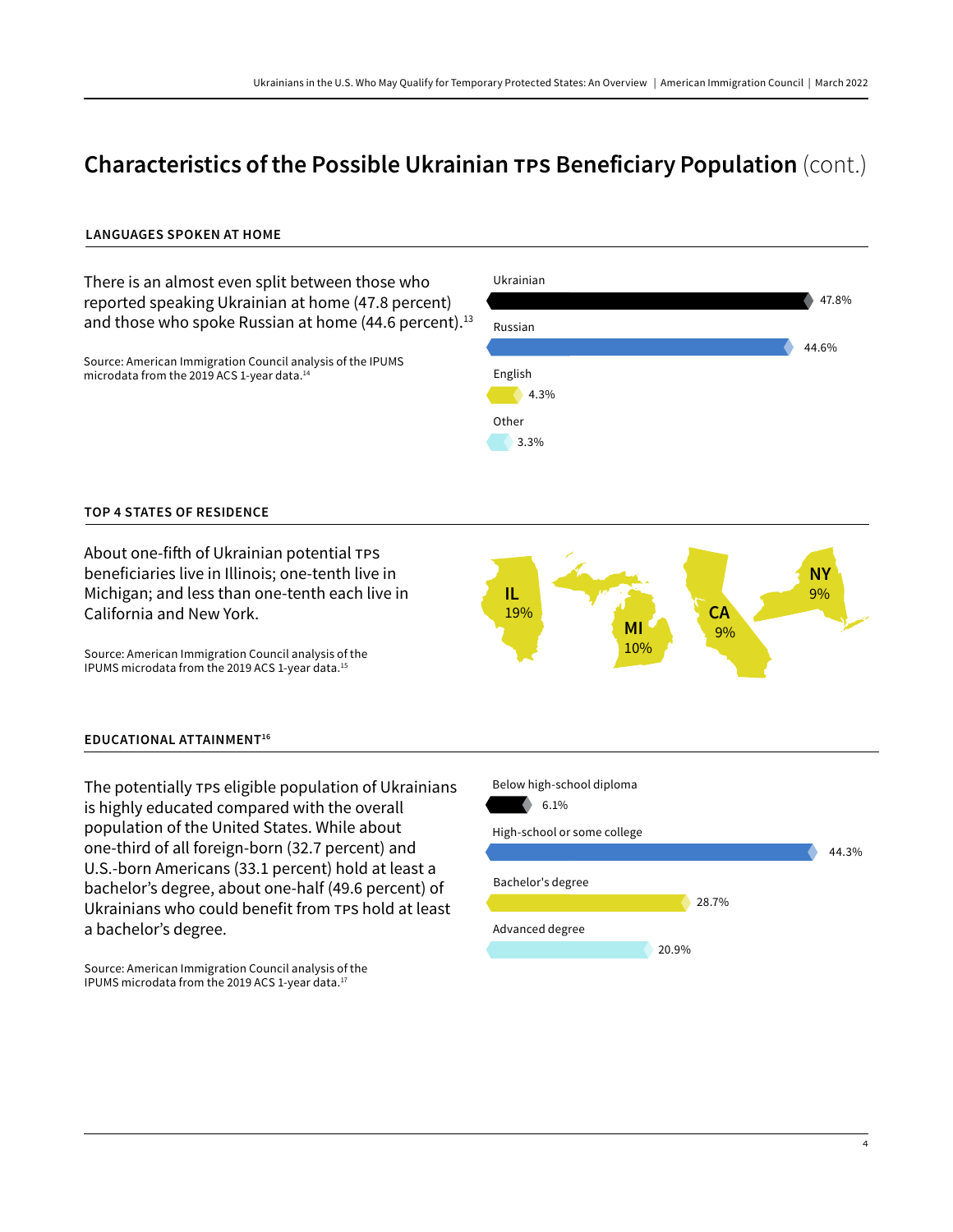## Characteristics of the Possible Ukrainian TPS Beneficiary Population (cont.)

#### **LABOR FORCE PARTICIPATION RATE**

Among those 16 years or older, about three out of four (73.5 percent) are active in the labor force, and nearly all (97.1 percent) of those who are active in the labor force are employed.



#### **TOP 5 INDUSTRIES**

Among employed potential TPS beneficiaries, the most common industry in which they were active was Healthcare and Social Assistance, which includes work in hospitals, health clinics, doctor's offices, and childcare facilities. This was followed by the Construction and Administrative Support sectors.



Source: American Immigration Council analysis of the IPUMS microdata from the 2019 ACS 1-year data.<sup>20</sup>

### Methodology

These estimates were produced by leveraging microdata from the American Community Survey (ACS) downloaded from the Integrated Public Use Microdata Series (IPUMS) database. The dataset used for this analysis was the 2019 ACS 1-year data. Overall, we define an immigrant as anyone born outside the country to non-U.S. citizen parents who is a resident of the United States. This includes naturalized citizens, lawful permanent residents (LPRS, informally referred to as green card holders), temporary visa holders, refugees, asylees, and undocumented immigrants.<sup>21</sup>